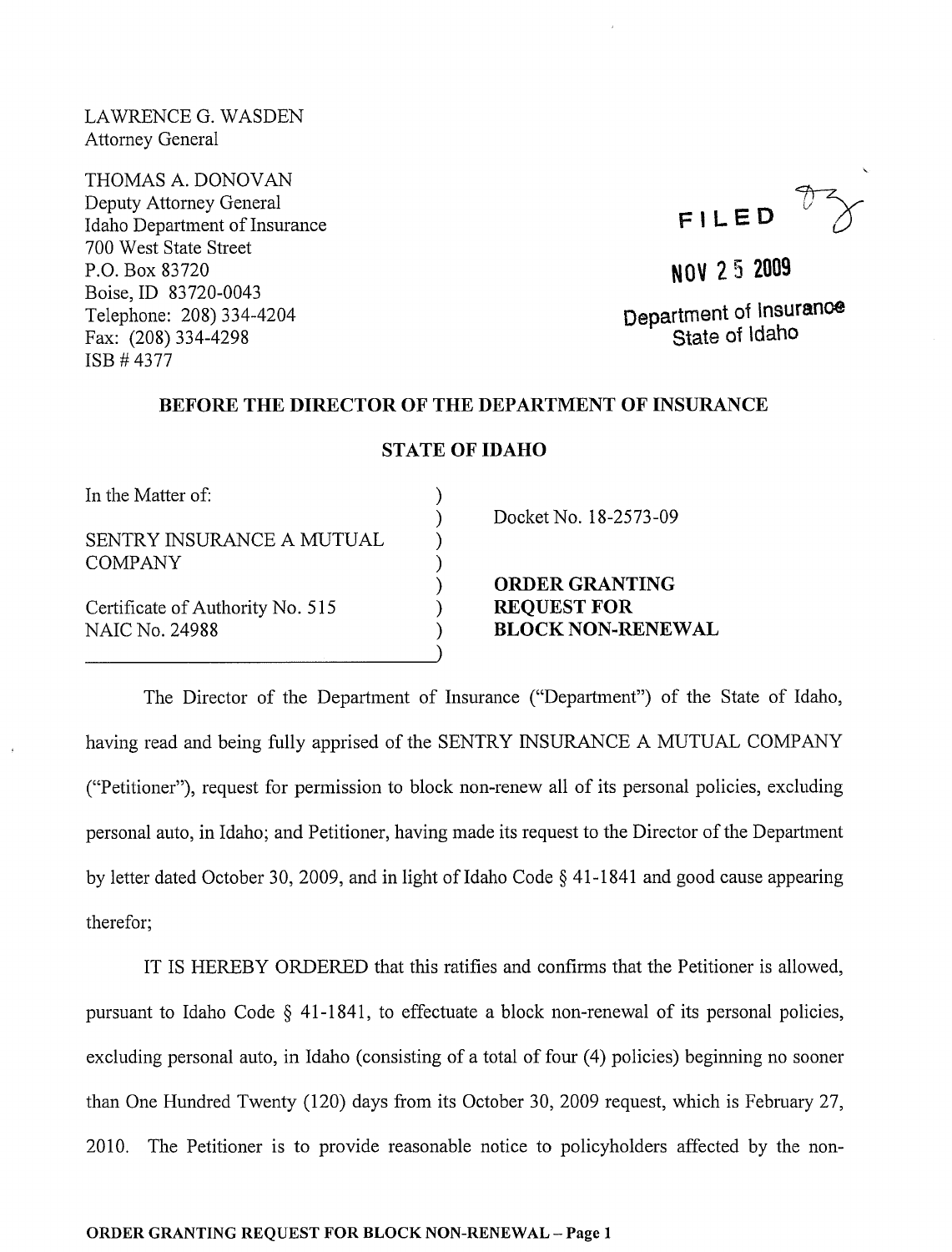renewals allowed by this order in accordance with the policies. This order is a final order and is effective immediately.

## **NOTIFICATION OF RIGHTS**

This is a final order of the agency. Any party may file a motion for reconsideration of this final order within fourteen (14) days of the service date of this order. The agency will dispose of the petition for reconsideration within twenty-one (21) days of its receipt, or the petition will be considered denied by operation of law. *See* Section 67-5246(4), Idaho Code.

Pursuant to Sections 67-5270 and 67-5272, Idaho Code, any party aggrieved by this final order or orders previously issued in this case may appeal this final order and all previously issued orders in this case to district court by filing a petition in the district court of the county in which:

- i. A hearing was held,
- ii. The final agency action was taken,
- iii. The party seeking review of the order resides, or operates its principal place of business in Idaho, or
- iv. The real property or personal property that was the subject of the agency action is located.

An appeal must be filed within twenty-eight (28) days (a) of the service date of this final order, (b) of an order denying petition for reconsideration, or (c) the failure within twenty-one (21) days to grant or deny a petition for reconsideration, whichever is later. *See* Section 67-5273, Idaho Code. The filing of an appeal to district court does not itself stay the effectiveness or enforcement of the order under appeal.

DATED and EFFECTIVE this  $\frac{\partial \mathcal{L}}{\partial \mathbf{a}}$  of November 2009.

Idaho Department of *Insurance*